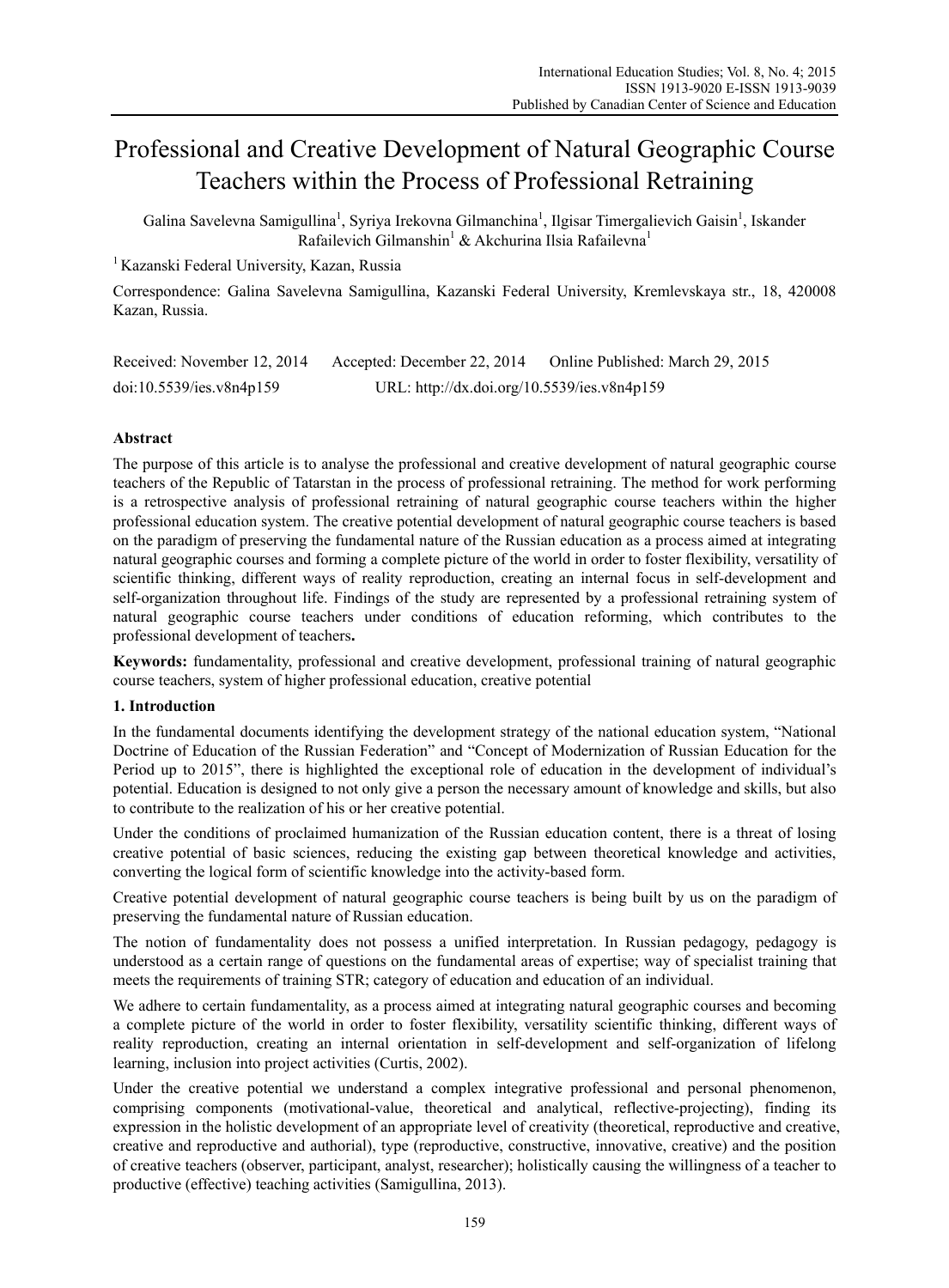Under the professional and creative development of natural geographic course teachers we understand the process of personality formation, aimed at high creative pedagogical achievements, mastering creativity and realized throughout a personality self-development, creative teaching activities and professional interactions; the process of teacher's ascension from the theoretical level through reproductive-creative and creative-reproductive ones to the highest level of his development–an authorial one (McKenzie, 2005).

Thus, the professional and creative development of natural geographic course teachers is associated by us with the preservation of fundamental nature of the Russian education under condition of Russia's entry into the Bologna agreement, the formation of a unified world picture and professional interaction, activity approach (Education Committee, 1997).

## **2. Materials and Methods**

In the course of activating the process of development of creative potential of natural geographic course teachers during the process of professional retraining, there is presented a principle of interactive learning, which creates cooperation in training, due to the introduction of group project work, involving the development of a post-cycle period at the stage of self-education.

While implementing this principle, we took into account, first, the change of the traditional model of knowledge transfer into the dialogic learning, and secondly, the objective isolation of teacher, paying attention to the dynamic performance: creative growth, creativity and its implementation, innovation and initiative. Third, the possibility of group forms include the ability to create their own socially important projects, become the subject of activity, that is based on the objective to identify the specific problem, the ways and means of addressing them, take responsibility for the results and consequences of the organized activities. Fourth, given the complexity of the courses integration possessing different methods of perception, the time frame of study, course preparation process gives a real chance for teachers of biology, geography, chemistry to combine professional efforts on forming a unified scientific picture of the world in real-time mode (Samigullina, 2012).

According to Krajewski, the substantive content of education is a pedagogically adapted system of scientific knowledge, ways of life, the experience of different types of creative activities, experience of emotional and valuable attitude to the world (Krajewski, 2003).

In the practice of teaching geography, biology, chemistry, and physics, the main idea of the educational content selection and learning process organization is to transmit to the students the basics of scientific geographical, biological, etc. knowledge, where the dominance of the scientific character principle is preserved (Gilmanshina, 2003).

As for the experience of creative activity in practice, it is not realized.

To ensure the modern quality of biological, geographical, chemical school education in the country, it is necessary to pay special attention to the formation of skills how to apply the obtained knowledge to new situations, compare, establish causal relationships, perform practice-and personal-oriented tasks (Maclean, 2007).

There was almost no experience of professional retraining under conditions of planned economy. Until the 90-ies of the twentieth century, there existed a career development system for natural geographic course teachers, which contributed to the professional development of teachers in response to changing conditions. It was relatively stable and resistant to organizational forms, but rather mobile in the content, modifying and updating according to the changes of content, forms and methods of the natural geographic school education (Samigullina, 2012).

Integration of the career development system and higher professional education contributed to the increase of the theoretical level of professional retraining of the natural geographic course teachers.

Qualified lectures on the theory and methods of teaching the subjects of natural and geographical cycle as well as the actual problems of education are taught by professors and scientists of the Kazan (Volga Region) Federal University.

Biology, geography, chemistry teachers take an active part in the preparation and conduct of the all-Russia, national and regional conferences, travelling seminar concerning the training problems; scholar conferences and Olympiads; demonstrate professional mobility: "Continuity within the ecological and geographic education", "Actual problems of teaching natural geographic course methods in schools and universities", "Improved methods of teaching geography and the environment at school and university", "Modern problems of population geography and the labour market", "Innovative educational technologies in the educational process in schools and universities", "Guidelines for improving the efficiency of the educational process in educational institutions";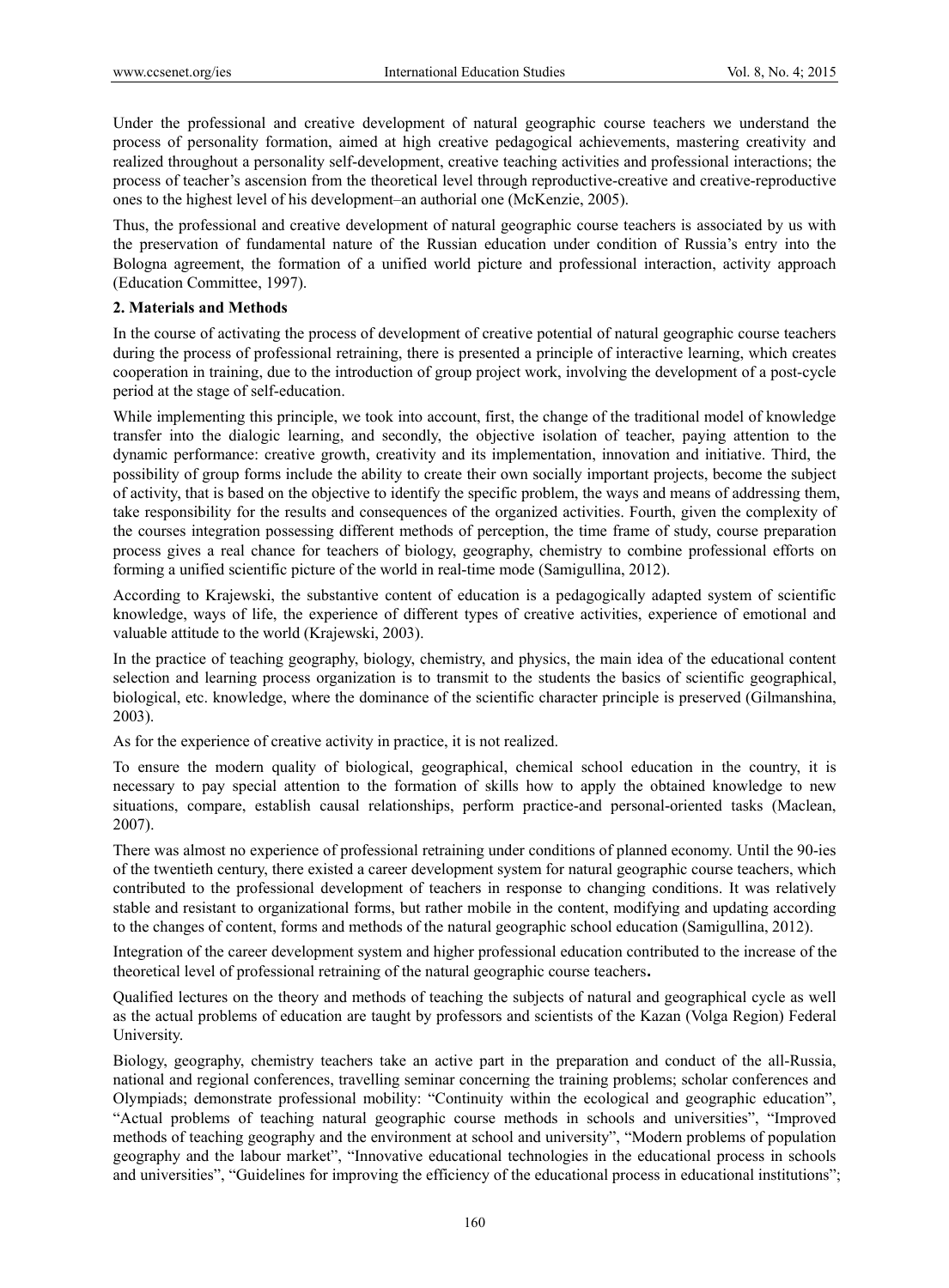"Actual problems of geography teaching in schools and universities", "Geography in a multicultural world" (2010, 2014), and others.

In our opinion, the modern educational situation requires a teacher model that not only meets the standard norms, but also is ready to abandon the usual schemes and stereotypes in behaviour, perception and thinking (Scanlon, 2011).

Involvement into the development of complex multiscale educational programs necessitates enrichment of experience in creative activity of a modern teacher through the theoretical and methodological, design, structural and methodical, professional, active, diagnostic, research, predictive knowledge and skills, with the ultimate aim of which is to identify justified approaches, ideas, their output beyond the subject of federation and movement into the federal component of the standard.

Currently, in the republic there are author programs in biology, geography, chemistry, emerged beyond the frames of the educational institution participants and included into the collection of the best methodological developments of teachers in Russia.

The new millennium was marked by the integration of higher professional education system, advanced vocational training and professional retraining of teachers of natural geographic courses for the purpose of efficient use of resources, the system of scientific and methodical work, professional development of all educators, not least resource specialist, educators-andragogists of the qualification improvement system; strengthening the alliance between professional retraining institutions and scientists; integration of school and university; introducing an individual learning mode for teachers using new information technologies (Rhoton, 2001).

As a part of the personal-activity and individual-creative approaches to the development of creative potential of the natural geographic course teachers, we consider a teacher's personality as a subject of the professional retraining process.

## **3. Results**

Targeted, content-rich, procedural characteristics of the educational process developed in accordance with the holistic, didactic and paradigmatic representation of the essence of professional creative development of a natural geographic course teacher and organization of his development.

As an example of the effectiveness of professional retraining in areas of "biology", "geography", "chemistry" we carried out a sociological survey of the audience.

For the empirical measurement, we have developed criteria and performance indicators of professional training:

- Teachers' satisfaction with the meaningful and procedural conditions of professional training (emotional and procedural components): students' evaluation of the classes content; forms and methods of the training sessions, demand for the obtained information.
- Results of the final certification: students' assessment of the motivation and incentive role of the courses in general.

Important primary information for us is a state of natural geographic course teachers' satisfaction with the substantial and procedural conditions of professional retraining (emotionally-procedural component). These indicators reflect the listeners' evaluation of the procedural aspects of professional retraining courses (forms and methods of classes in the course of professional retraining, the content of training), and are presented in Table 1.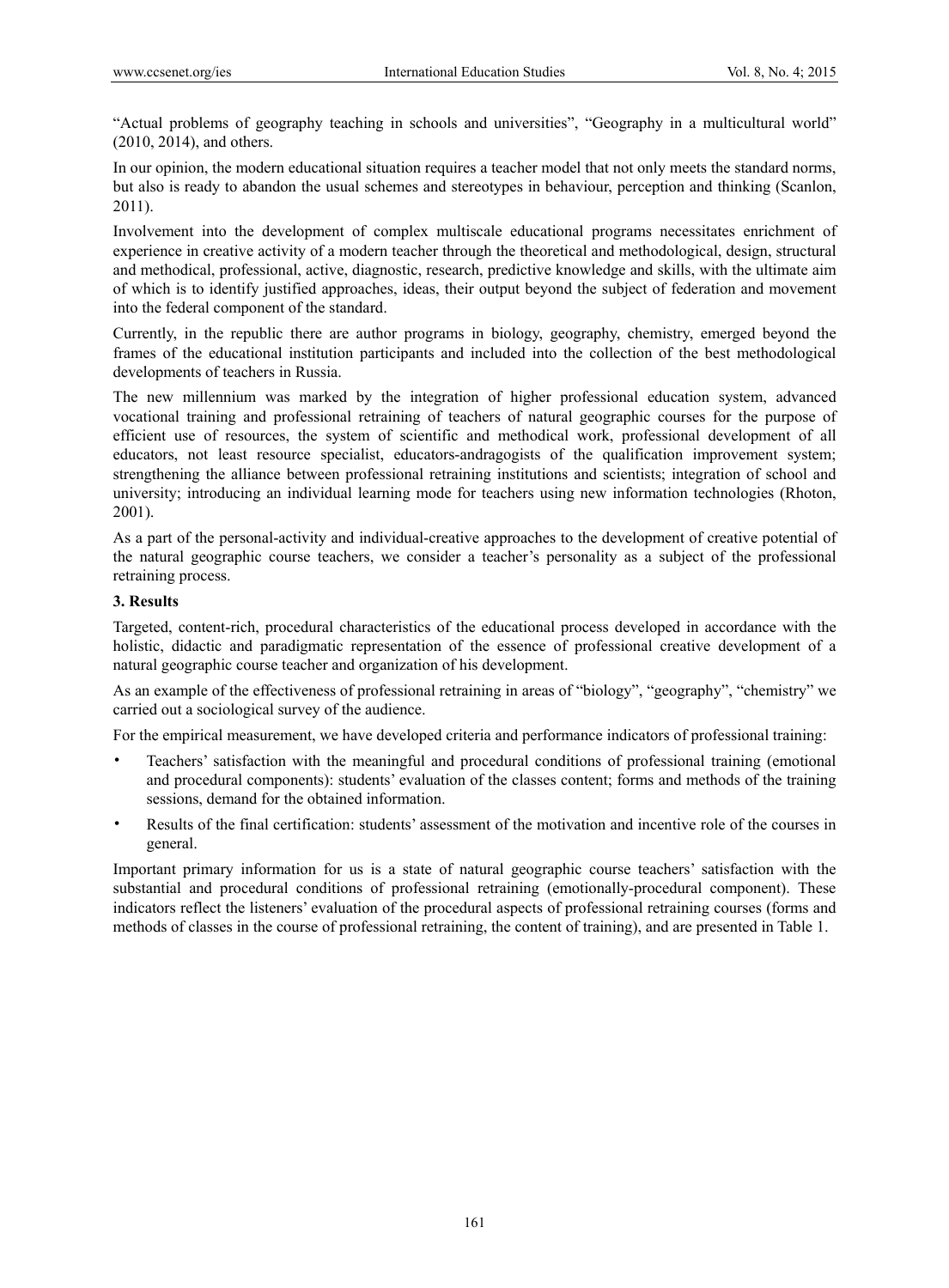| Evaluation parameters                                                           | Biology                                         | Geography                                   | Chemistry                |
|---------------------------------------------------------------------------------|-------------------------------------------------|---------------------------------------------|--------------------------|
|                                                                                 | 3<br>scores<br>$0\%$                            | $3 \text{ scores} - 0\%$                    | $3 \text{ scores} - 0\%$ |
| Content of the courses                                                          | 4<br>scores<br>27%                              | 4 scores<br>43%                             | 4<br>scores<br>29%       |
|                                                                                 | 5.<br>scores<br>69%                             | 5<br>scores<br>$-57%$                       | 5 scores<br>68%          |
| Forms and methods of training sessions                                          | 3<br>scores<br>14%                              | $3 \text{ scores} - 0\%$ 3 scores $-8\%$    |                          |
|                                                                                 | 4 scores<br>46%                                 | 4 scores<br>31%                             | 4 scores<br>51%          |
|                                                                                 | 5.<br>scores<br>$\overline{\phantom{a}}$<br>38% | 5 scores<br>$\overline{\phantom{a}}$<br>67% | 5 scores<br>40%          |
|                                                                                 | 3<br>scores<br>$\overline{\phantom{m}}$<br>23%  | 3 scores<br>$\overline{\phantom{m}}$<br>21% | 3 scores<br>20%          |
| The state of being in demand for the information obtained<br>during the courses | 4 scores<br>8%                                  | 4 scores $-7\%$                             | 4 scores $-9\%$          |
|                                                                                 | 5.<br>scores<br>64%                             | 5 scores<br>68%                             | 5<br>scores<br>70%       |

Table 1. State of natural geographic course teachers' satisfaction with procedural aspects of professional retraining in the following areas: biology, geography, chemistry (Session 4)

As it is seen from Table 1, the satisfaction level of students with professional retraining courses is high enough. Therefore, we can say that among the surveyed trainees there is no one who has expressed complete dissatisfaction with the procedural aspects of the professional retraining.

Table 2. Students' suggestions as for professional retraining improvement

| for<br>Suggestions<br>improvement                                                               | <b>Biology</b>                                                                                                                                                                                                        | Geography                                                                                                                   | Chemistry                                                                                                                                                                                 |
|-------------------------------------------------------------------------------------------------|-----------------------------------------------------------------------------------------------------------------------------------------------------------------------------------------------------------------------|-----------------------------------------------------------------------------------------------------------------------------|-------------------------------------------------------------------------------------------------------------------------------------------------------------------------------------------|
| the<br>of<br>content<br>professional retraining<br>courses                                      | - Request for considering<br>the teachers' training degree<br>$-2$ persons, $(15%)$ ;<br>- Desire to learn about the<br>themes and methods of the<br>biology<br>ecology<br>and<br>researches with pupils –<br>$8\%$ . | - More attention should be<br>paid to the preparation for<br>the Uniform state exam -<br>$7\%$ :<br>- Active forms of work. | - Request for considering<br>teachers'<br>training<br>the<br>degree $-7\%$ ;<br>- Desire to learn about the<br>themes and methods of the<br>chemistry researches with<br>pupils $-10\%$ . |
| methods<br>forms.<br>and<br>technologies<br><sub>of</sub><br>professional retraining<br>courses | Individual<br>approach $-$<br>$23\%$ :<br>- Distance learning $-16%$ .                                                                                                                                                | - Excursions $-7\%$ ;<br>- Electronically performed<br>lectures $-7\%$ :<br>- Visiting schools $-21\%$ .                    | - Individual approach -<br>$6\%$ ;<br>- Distance learning $-20\%$ .                                                                                                                       |

Thus, high levels of emotional and procedural component of professional retraining reflect the importance of the subjective-practical relation to the forms of audience and content aspects of the educational process. These indicators and their values reflect the opinions of students and teachers as the degree of "saturation" of the respective needs and requirements, defining the nature and objectives of the courses.

Information-cognitive effect of professional retraining is considered by us as an indicator of reflecting a balance of professional and personal interests of students and their evaluation from these positions of the demand level for the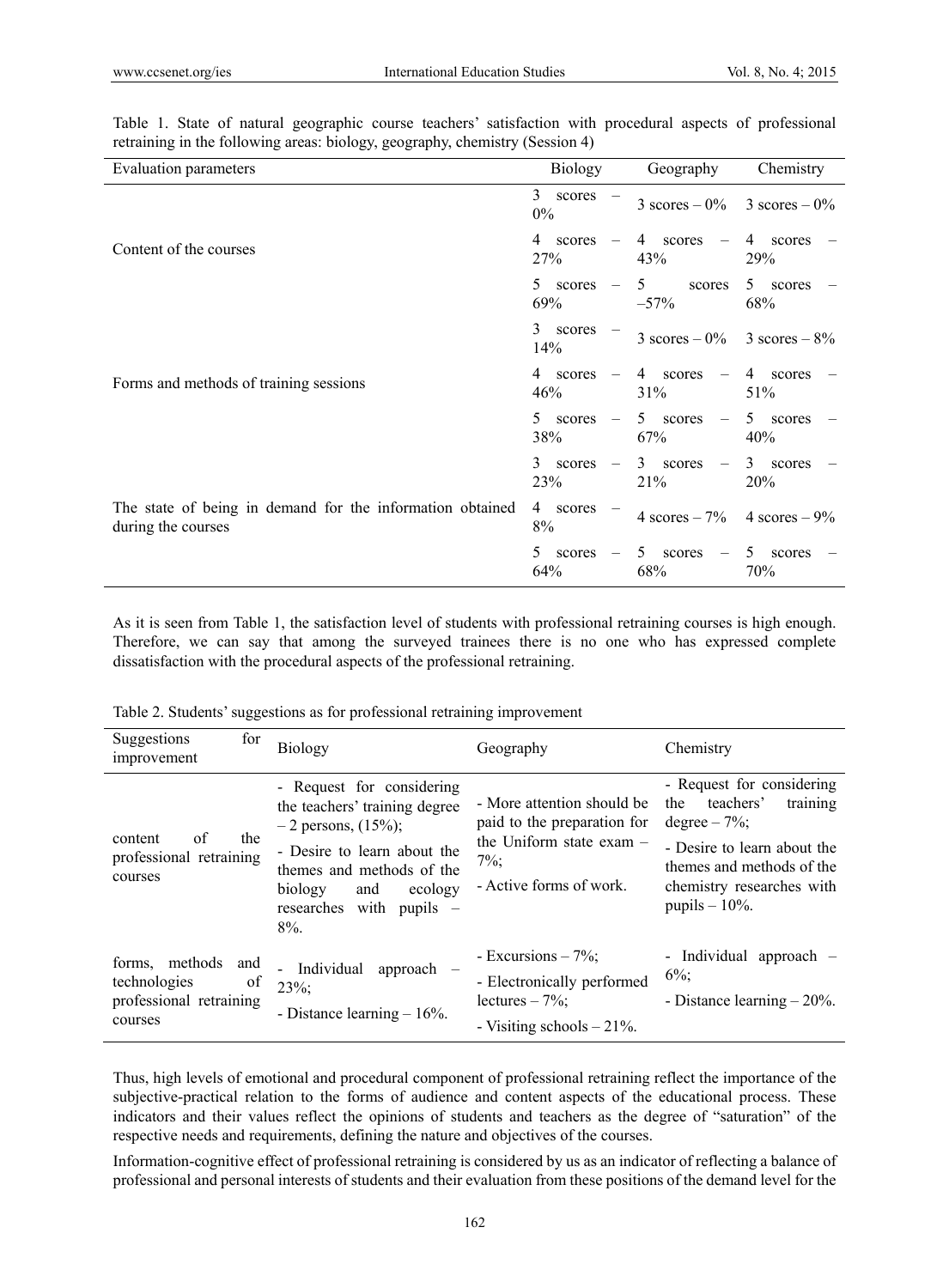obtained information (see Table 2).

As a result, the information-cognitive effect indicators confirmed the general tendency of positive evaluation of the professional retraining content by the listeners, so it is possible to speak of a sufficiently high level of correspondence between the content of courses and professional needs of natural geographic course teachers.

Despite the rather high evaluation of the professional retraining, we have carefully studied listeners' suggestions on their organizations, in particular on the represented forms of distance learning and the implementation of an individual approach.

Professional retraining of natural geographical course teachers is accompanied by research work, the development of scientific and methodological guidelines, complexes, etc. On the experiment stage there were developed numerous recommendations of the training and methodological support for the transition to specialized education; system-didactic complex of the professional retraining of natural-geographic course teachers, including "Software and methodological support of professional training and retraining of geography and related course teachers", "Short course of lectures for geography teachers", a workshop "Reflective-analytical work of a geography teacher", etc.

In order to introduce the individual learning mode, there were developed modules of remote advanced vocational training (professional retraining) "Diagnosis of readiness of a geography and related course teacher for creative pedagogical activity", "Diagnosis of teacher's professional difficulties with the implementation of interdisciplinary connections", "Diagnosis of teacher's readiness to implement the competency approach", "Informational and educational environment of geography teaching under condition of FSES-2010 adoption".

It is appropriate to recall that the German philosopher Arnold Gehlen drew attention to the fact that the gap of direct links between people, replacing them with indirect and remote ones may violate the systems of operational (sensory) response to the transformation challenges, and that human emotions effectively express themselves only within the range of the direct communication and not at a distance.

That is why, despite the fact that Internet technologies form a new creative space, virtual communication cannot replace direct contact between people. Classroom forms of work erode professional isolation of teachers, but the insides of the pedagogical phenomena seem to be hidden, using this method, it is impossible to ensure full objectivity of information (Alan, 2008).

We conclude that the best is a combination of classroom and distance learning, both to the intellectual development of the individual and comparing the level of individual educational achievements (Rozendaal, 2002; Broomes, 1997).

## **4. Discussion**

Problems of professional retraining are closely linked with the main purpose of adult education, formulated by the International Commission of UNESCO on Educational and Training Issues for the XXI Century–teach people how to independently obtain their knowledge (Gargano, 2003; Brookfield, 1991). Professional and creative development of natural geographic course teachers is associated by us, besides saving fundamental Russian education, with the formation of a unified picture of the world and professional interaction (American Federation of Teachers, 1995; MacCulloch, 1999). Given the complexity of the integration of disciplines, with different methods of learning, the time frame of study, the course preparation process gives a real chance for teachers of biology, geography, chemistry to combine professional efforts, to form a unified picture of the world in real time mode with the preservation of individual style in continuing education, the implementation of Bologna agreement ideas (Evlanova, 2009; Byers, 1997). Development of creative potential of natural geographic course teachers cannot be reduced to a simple work out of the new, for example, research or diagnostic methods within teaching activities and expansion in this regard of their cognitive space. These are only the necessary conditions that must entail deep, intrinsic changes in the professional and personal motivation and values, epistemological orientations of teacher, his analytical and assessment activities, constructive behaviour. For each teacher this process, subject to the general tendencies, will be carried out in its own way, taking into account individual characteristics and realization conditions, being a personal characteristic (Alan, 2005). The factors, determining the uniqueness (nature) of manifestation and development of creative potential of natural geographic course teachers, in our view, include the personal factor, which forms the theme, the dominant analytical needs and activity in the development of creative potential; analytical orientation of the teacher as a set of methodological ideas, target objectives that have become a benchmark and a scientific tool for all teaching activities; assessment activities as ongoing analysis and self-analysis of the results of personal activities, the development of creative potential; investigatory component reflecting the structural solutions for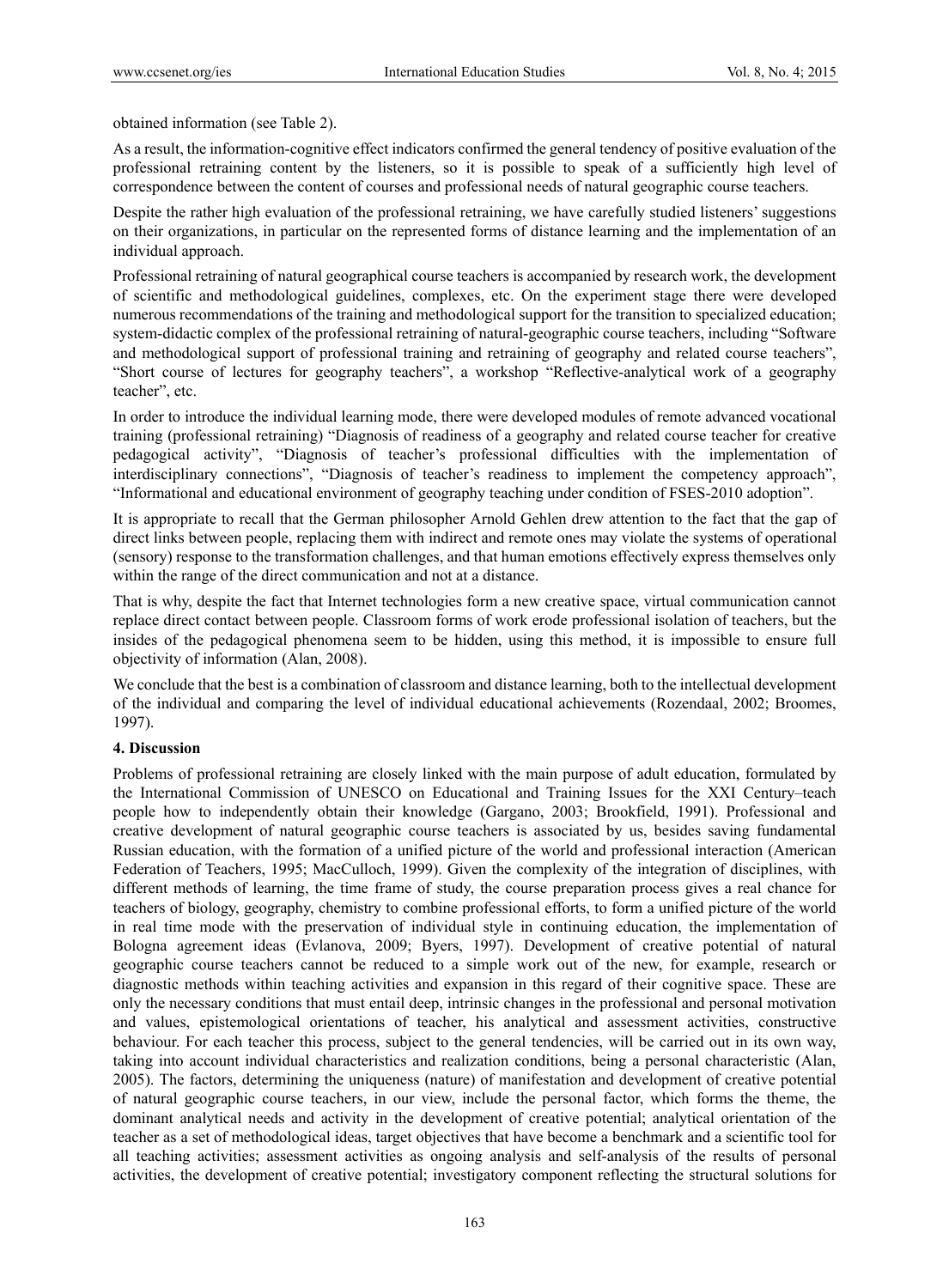the specific problems of pedagogical situations by means of investigatory search (Rhoton, 2006). Formation and development of the creative potential of natural geographic course teachers as a holistic professional and personal phenomenon is carried out through various forms of self-manifestation of personality: self-knowledge–orientation in the value-semantic content of individual behaviour (the definition of a teacher himself, his place in the social present, past and future); self-development–the ability to implement a holistic development of their personality, based on the definition of objectives and means of implementation; self-realization–the real action, the embodiment of the values and meanings in teaching activity; self-projecting–mental personal projection into the future, a specific plan of teachers' activities in time (professional plans); self-organization–the ability to subordinate yourself, your actions to the achievement of a specific goal; introspection–the ability to analyse your personal "I", the results of teaching activity; self-regulation–the ability of individual teachers to monitor and adjust their experience (Andreev, 2000).

### **5. Conclusion**

Result analysis of the integration of professional retraining of the natural and geographic course teachers into the system of higher professional education shows that the emerging system of professional retraining of natural geographic course teachers in terms of education reforming promotes professional and creative growth of teachers.

Given the complexity and multidimensionality of the problem of development of creative potential of the natural geographic courses teachers in retraining, the study does not claim to its comprehensive and complete perfection. However, the experimental development of professional training with the intercourse period within which we developed a pedagogical model, currently allows to productively addressing the development of the creative potential of the teachers in the course of professional retraining on evidence-based and practice-oriented basis, which gives us a hope for a successful solution of subsequent problems.

As recommendations it is necessary to pay attention to integration of the higher vocational training and professional retraining, the system approach on is professional-creative development of teachers of is natural-geographical disciplines in the course of professional retraining by integration tools of the knowledge which are absent in the Russian general education.

The system approach to development of creative potential of teachers of is natural-geographical disciplines by integration tools of disciplines represents scientific interest and allows to concretize essentially conditions of perfection and an estimation of results of training at metasubject, personal and subject levels of mastering.

#### **Acknowledgements**

The author's project by Samigullina, G.S., used in the process of professional retraining of the natural geographic course teachers "Technology development and use of complex integrated tasks" is honoured in the IX republican competition "50 best ideas for the Republic of Tatarstan" in the category "Innovation in Education" in the direction of "technical professional education".

#### **References**

- Alan, В., & Stoller, F. (2005). Maximizing the benefits of project work in foreign language classrooms. *Forum: English teaching forum, 4*(43), 10-21.
- American Federation of Teachers. Principles for Professional Development. (1995). Washington, D.C.
- Andreev, V. I. (2010). *Pedagogics of creative self-development in a context of innovational principles, competitiveness and prognoses*. Materials of XX whole Russia's scientifical conference—Kazan.
- Broomes, D., Cumberbatch, G., James, A., & Petty, O. (1995). *Teaching primary school mathematics*. Kingston, Ian Randle Publ.: UNESCO, VI.
- Curtis, D. (2002). The power of projects. *Educational leadership, 1*(60), 50-53.
- Evlanova, L. (2009). *Improving the individual teacher's activity style within the system of continuing education*. Dissertation of the candidate of pedagogical sciences, Novosibirsk.
- Gillard, D. (2007). *Education in England: A brief history*. London: David Fulton Publishers.
- Gilmanshina, S. I. (2013). A new look at the professional teacher thinking. *International Journal of Applied and Fundamental Research*. Retrieved from http://www.science-sd.com/455-24187
- Krayevskiy, V., & Khutorskiy, A. (2003). The objective and general objective issues in educational standards. *Pedagogy, 2*, 3-10.